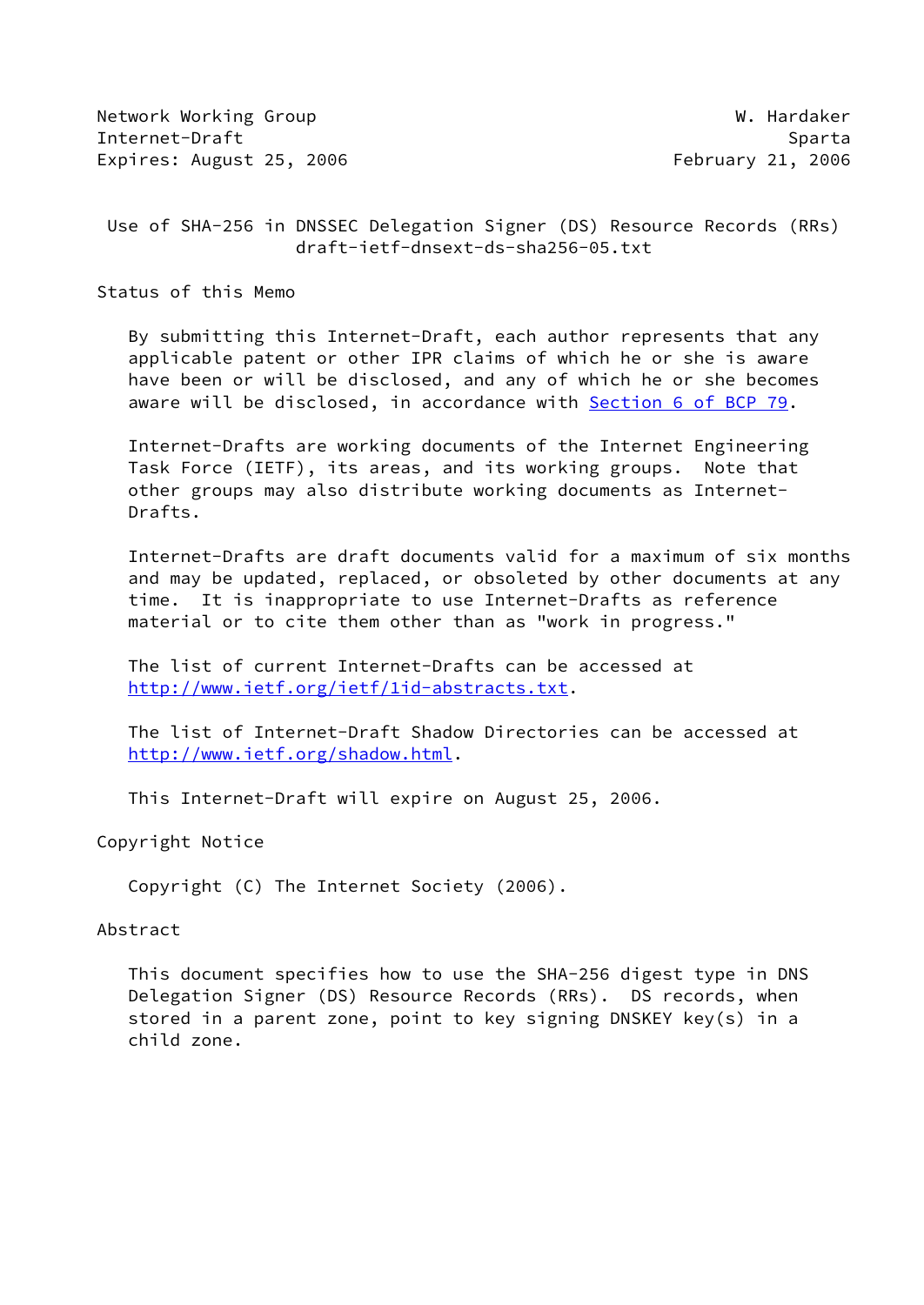Internet-Draft Use of SHA-256 in DNSSEC DS RRs February 2006

## Table of Contents

|  | Introduction $\ldots \ldots \ldots \ldots \ldots \ldots \ldots \ldots$<br>2. Implementing the SHA-256 algorithm for DS record support $\ldots$ 3<br>DS record field values $\ldots$ 3<br>2.2. DS Record with SHA-256 Wire Format 3<br>2.3. Example DS Record Using SHA-256 4<br>6.1. Potential Digest Type Downgrade Attacks 5<br>6.2. SHA-1 vs SHA-256 Considerations for DS Records 6<br><u>8.1</u> . Normative References <u>7</u><br>8.2. Informative References 7<br>Intellectual Property and Copyright Statements 9 |
|--|----------------------------------------------------------------------------------------------------------------------------------------------------------------------------------------------------------------------------------------------------------------------------------------------------------------------------------------------------------------------------------------------------------------------------------------------------------------------------------------------------------------------------|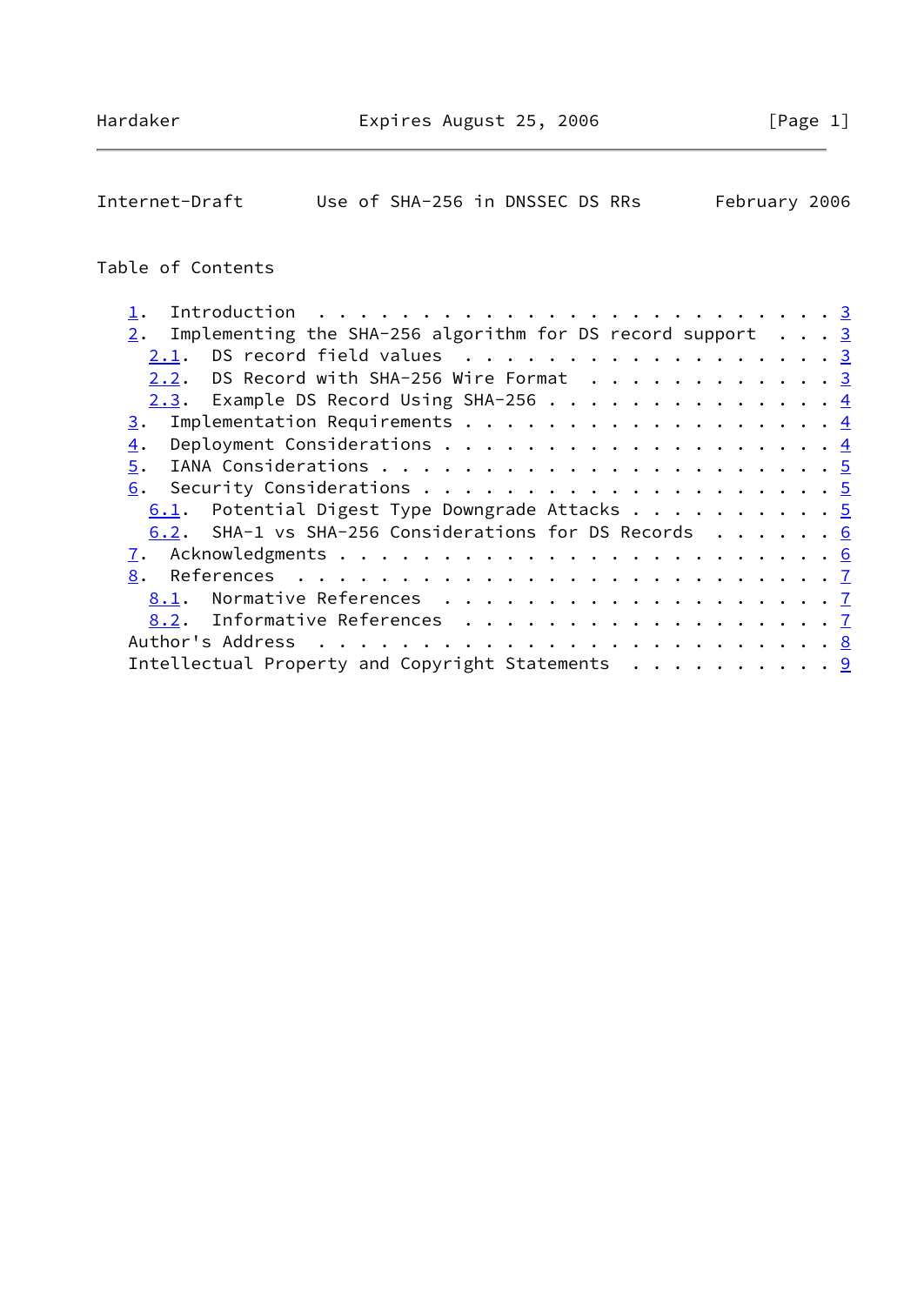Hardaker **Expires August 25, 2006** [Page 2]

<span id="page-2-1"></span>Internet-Draft Use of SHA-256 in DNSSEC DS RRs February 2006

## <span id="page-2-0"></span>[1](#page-2-0). Introduction

The DNSSEC [[RFC4033\]](https://datatracker.ietf.org/doc/pdf/rfc4033) [\[RFC4034](https://datatracker.ietf.org/doc/pdf/rfc4034)] [\[RFC4035](https://datatracker.ietf.org/doc/pdf/rfc4035)] DS RR is published in parent zones to distribute a cryptographic digest of a child's Key Signing Key (KSK) DNSKEY RR. The DS RRset is signed by at least one of the parent zone's private zone data signing keys for each algorithm in use by the parent. Each signature is published in an RRSIG resource record, owned by the same domain as the DS RRset and with a type covered of DS.

 The key words "MUST", "MUST NOT", "REQUIRED", "SHALL", "SHALL NOT", "SHOULD", "SHOULD NOT", "RECOMMENDED", "MAY", and "OPTIONAL" in this document are to be interpreted as described in [\[RFC2119](https://datatracker.ietf.org/doc/pdf/rfc2119)].

<span id="page-2-2"></span>[2](#page-2-2). Implementing the SHA-256 algorithm for DS record support

 This document specifies that the digest type code [XXX: To be assigned by IANA; likely 2] is to be assigned to SHA-256 [\[SHA256](#page-7-2)] [\[SHA256CODE\]](#page-7-3) for use within DS records. The results of the digest algorithm MUST NOT be truncated and the entire 32 byte digest result is to be published in the DS record.

<span id="page-2-3"></span>[2.1](#page-2-3). DS record field values

 Using the SHA-256 digest algorithm within a DS record will make use of the following DS-record fields:

Digest type: [XXX: To be assigned by IANA; likely 2]

 Digest: A SHA-256 bit digest value calculated by using the following formula ("|" denotes concatenation). The resulting value is not truncated and the entire 32 byte result is to used in the resulting DS record and related calculations.

digest = SHA\_256(DNSKEY owner name | DNSKEY RDATA)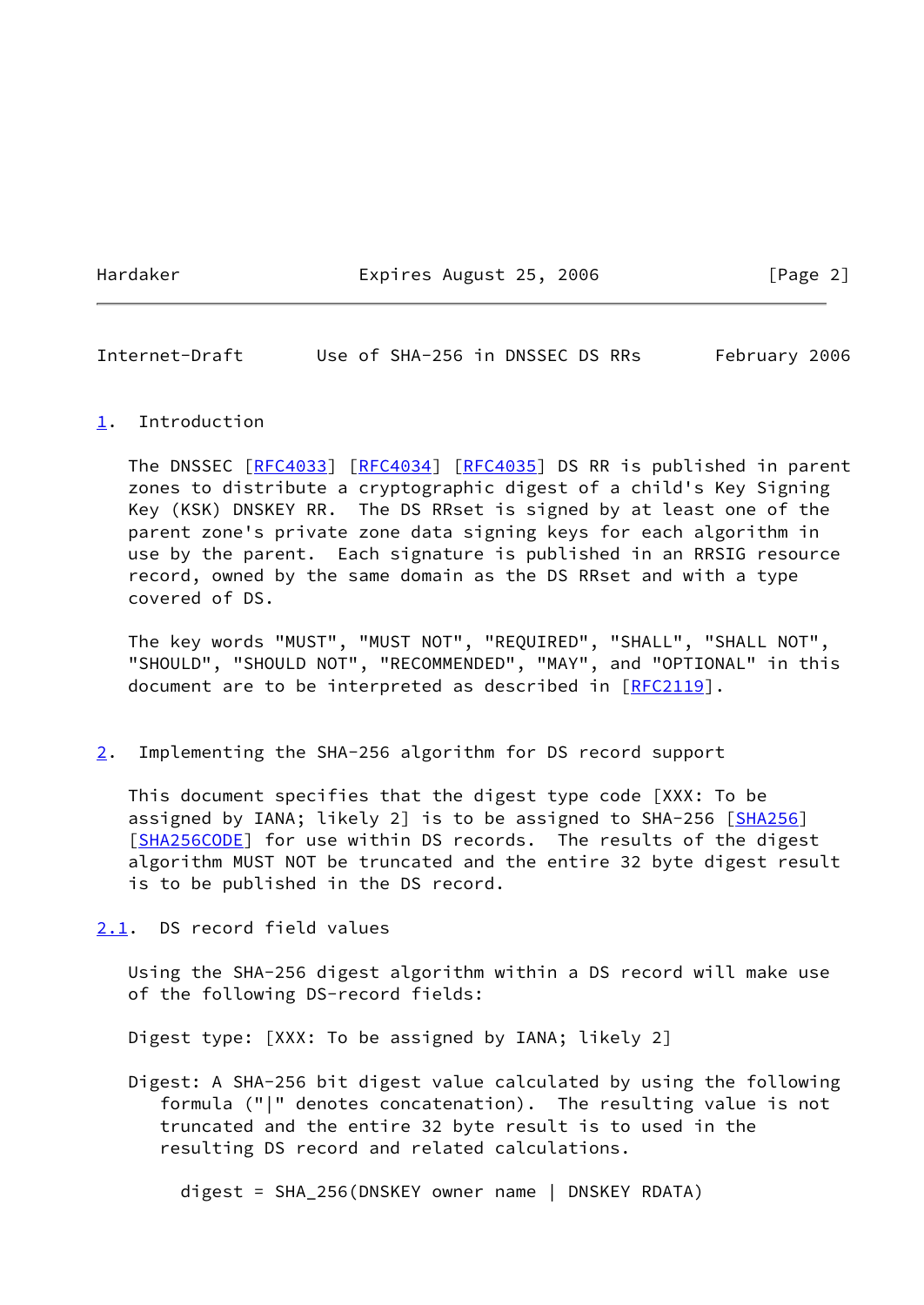where DNSKEY RDATA is defined by [\[RFC4034](https://datatracker.ietf.org/doc/pdf/rfc4034)] as:

DNSKEY RDATA = Flags | Protocol | Algorithm | Public Key

 The Key Tag field and Algorithm fields remain unchanged by this document and are specified in the [[RFC4034](https://datatracker.ietf.org/doc/pdf/rfc4034)] specification.

<span id="page-3-0"></span>[2.2](#page-3-0). DS Record with SHA-256 Wire Format

 The resulting on-the-wire format for the resulting DS record will be [XXX: IANA assignment should replace the 2 below]:

Hardaker **Expires August 25, 2006** [Page 3]

<span id="page-3-2"></span>Internet-Draft Use of SHA-256 in DNSSEC DS RRs February 2006

 1 1 1 1 1 1 1 1 1 1 2 2 2 2 2 2 2 2 2 2 3 3 0 1 2 3 4 5 6 7 8 9 0 1 2 3 4 5 6 7 8 9 0 1 2 3 4 5 6 7 8 9 0 1 +-+-+-+-+-+-+-+-+-+-+-+-+-+-+-+-+-+-+-+-+-+-+-+-+-+-+-+-+-+-+-+-+ | Key Tag | Algorithm | DigestType=2 | +-+-+-+-+-+-+-+-+-+-+-+-+-+-+-+-+-+-+-+-+-+-+-+-+-+-+-+-+-+-+-+-+  $/$  /  $/$  / Digest (length for SHA-256 is 32 bytes) /  $/$  /  $/$ +-+-+-+-+-+-+-+-+-+-+-+-+-+-+-+-+-+-+-+-+-+-+-+-+-+-+-+-+-+-+-+-|

<span id="page-3-1"></span>[2.3](#page-3-1). Example DS Record Using SHA-256

 The following is an example DNSKEY and matching DS record. This DNSKEY record comes from the example DNSKEY/DS records found in section [5.4 of \[RFC4034\]](https://datatracker.ietf.org/doc/pdf/rfc4034#section-5.4).

The DNSKEY record:

 dskey.example.com. 86400 IN DNSKEY 256 3 5 ( AQOeiiR0GOMYkDshWoSKz9Xz fwJr1AYtsmx3TGkJaNXVbfi/ 2pHm822aJ5iI9BMzNXxeYCmZ DRD99WYwYqUSdjMmmAphXdvx egXd/M5+X7OrzKBaMbCVdFLU Uh6DhweJBjEVv5f2wwjM9Xzc nOf+EPbtG9DMBmADjFDc2w/r ljwvFw== ) ; key id =  $60485$ 

The resulting DS record covering the above DNSKEY record using a SHA-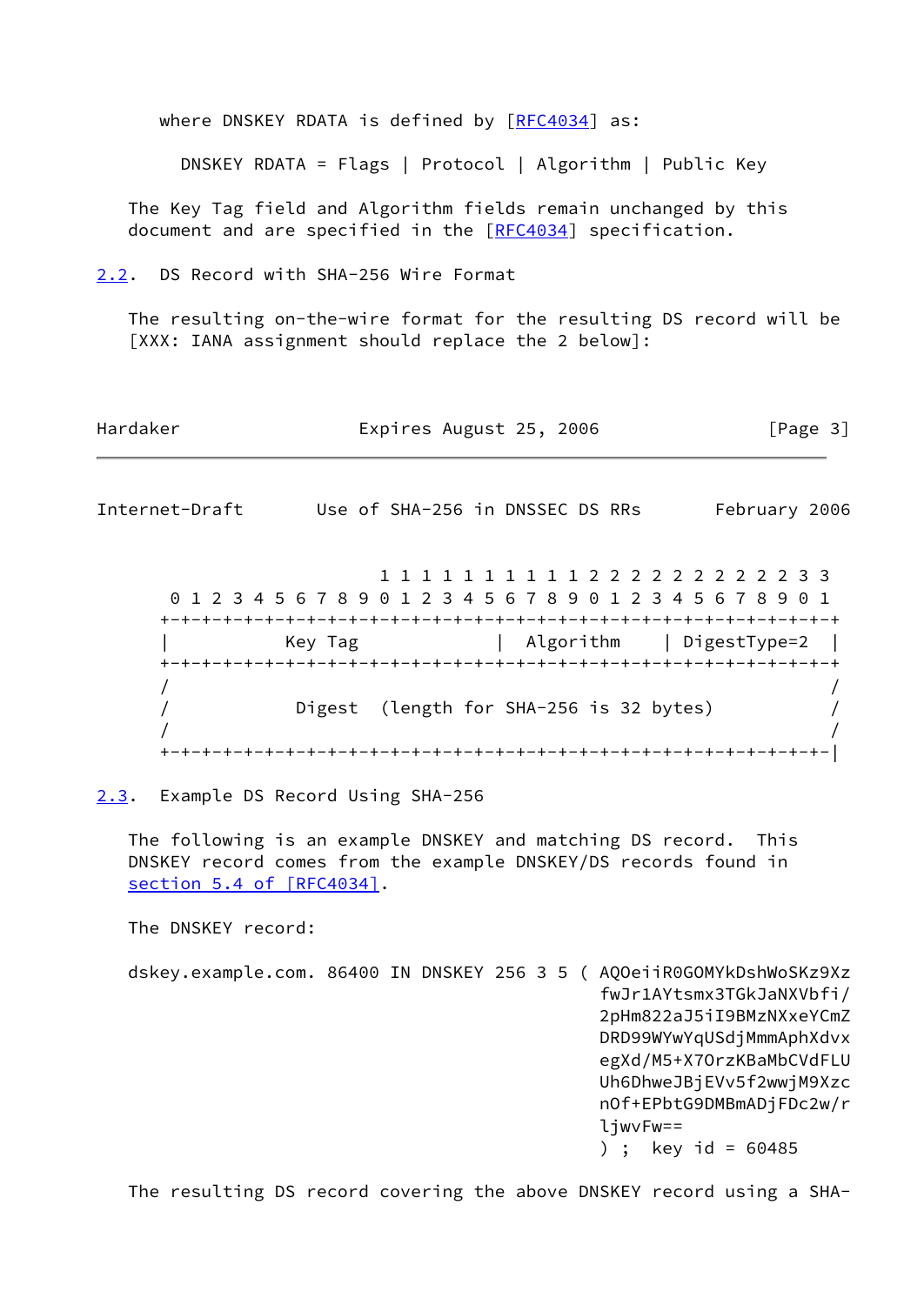256 digest: [RFC Editor: please replace XXX with the assigned digest type (likely 2):]

 dskey.example.com. 86400 IN DS 60485 5 XXX ( D4B7D520E7BB5F0F67674A0C CEB1E3E0614B93C4F9E99B83 83F6A1E4469DA50A )

<span id="page-4-0"></span>[3](#page-4-0). Implementation Requirements

 Implementations MUST support the use of the SHA-256 algorithm in DS RRs. Validator implementations SHOULD ignore DS RRs containing SHA-1 digests if DS RRs with SHA-256 digests are present in the DS RRset.

<span id="page-4-1"></span>[4](#page-4-1). Deployment Considerations

 If a validator does not support the SHA-256 digest type and no other DS RR exists in a zone's DS RRset with a supported digest type, then

Hardaker **Expires August 25, 2006** [Page 4]

<span id="page-4-3"></span>Internet-Draft Use of SHA-256 in DNSSEC DS RRs February 2006

 the validator has no supported authentication path leading from the parent to the child. The resolver should treat this case as it would the case of an authenticated NSEC RRset proving that no DS RRset exists, as described in [\[RFC4035\], section](https://datatracker.ietf.org/doc/pdf/rfc4035#section-5.2) 5.2.

 Because zone administrators can not control the deployment speed of support for SHA-256 in validators that may be referencing any of their zones, zone operators should consider deploying both SHA-1 and SHA-256 based DS records. This should be done for every DNSKEY for which DS records are being generated. Whether to make use of both digest types and for how long is a policy decision that extends beyond the scope of this document.

<span id="page-4-2"></span>[5](#page-4-2). IANA Considerations

Only one IANA action is required by this document:

 The Digest Type to be used for supporting SHA-256 within DS records needs to be assigned by IANA. This document requests that the Digest Type value of 2 be assigned to the SHA-256 digest algorithm.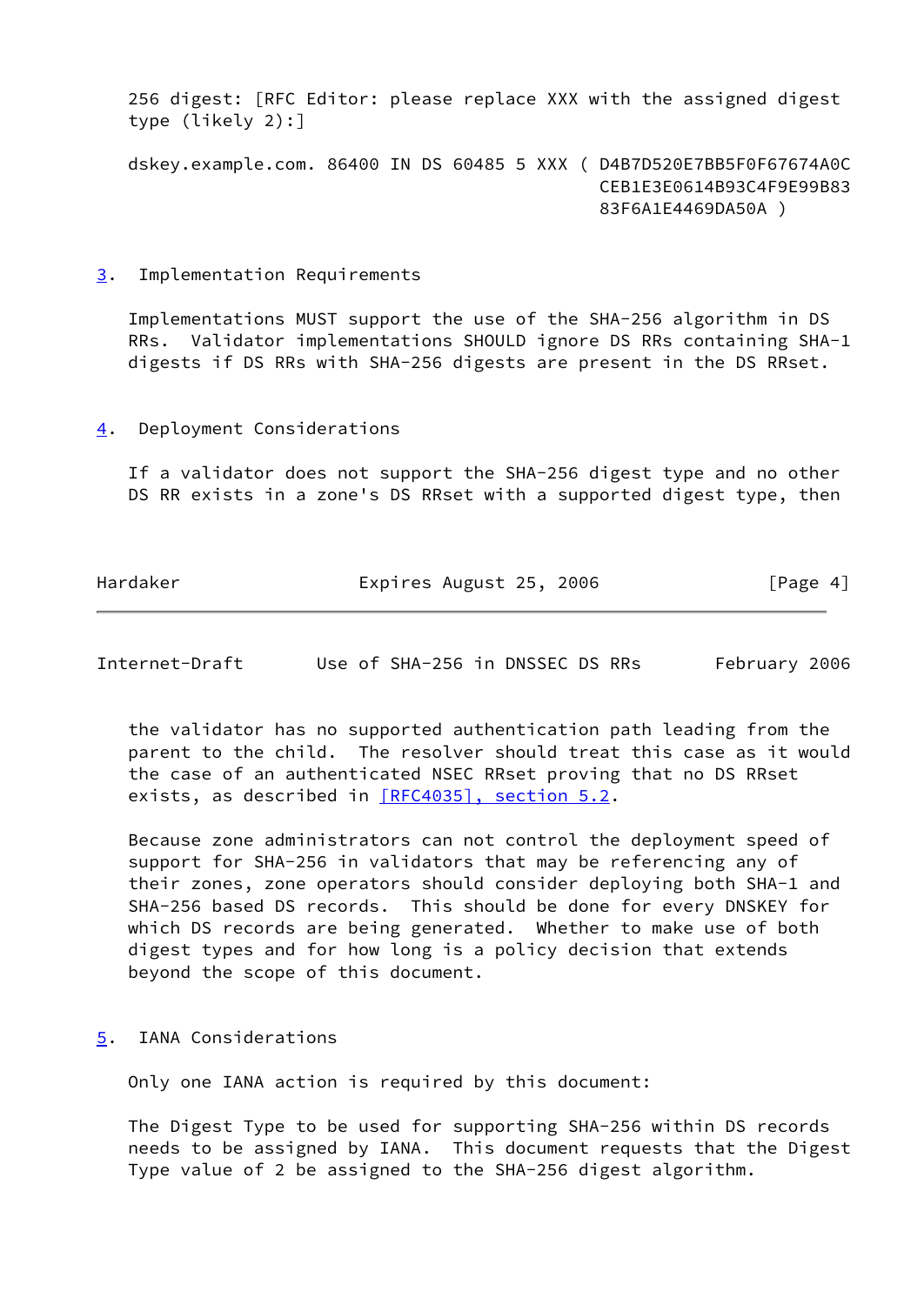At the time of this writing, the current digest types assigned for use in DS records are as follows:

| <b>VALUE</b>  | Digest Type | Status    |
|---------------|-------------|-----------|
| $\Theta$      | Reserved    |           |
|               | $SHA-1$     | MANDATORY |
| $\mathcal{P}$ | $SHA-256$   | MANDATORY |
| $3 - 255$     | Unassigned  |           |

<span id="page-5-0"></span>[6](#page-5-0). Security Considerations

<span id="page-5-1"></span>[6.1](#page-5-1). Potential Digest Type Downgrade Attacks

 A downgrade attack from a stronger digest type to a weaker one is possible if all of the following are true:

- o A zone includes multiple DS records for a given child's DNSKEY, each of which use a different digest type.
- o A validator accepts a weaker digest even if a stronger one is present but invalid.

For example, if the following conditions are all true:

| Hardaker | Expires August 25, 2006 | [Page 5] |
|----------|-------------------------|----------|
|          |                         |          |

<span id="page-5-3"></span>Internet-Draft Use of SHA-256 in DNSSEC DS RRs February 2006

- o Both SHA-1 and SHA-256 based digests are published in DS records within a parent zone for a given child zone's DNSKEY.
- o The DS record with the SHA-1 digest matches the digest computed using the child zone's DNSKEY.
- o The DS record with the SHA-256 digest fails to match the digest computed using the child zone's DNSKEY.

 Then if the validator accepts the above situation as secure then this can be used as a downgrade attack since the stronger SHA-256 digest is ignored.

<span id="page-5-2"></span>[6.2](#page-5-2). SHA-1 vs SHA-256 Considerations for DS Records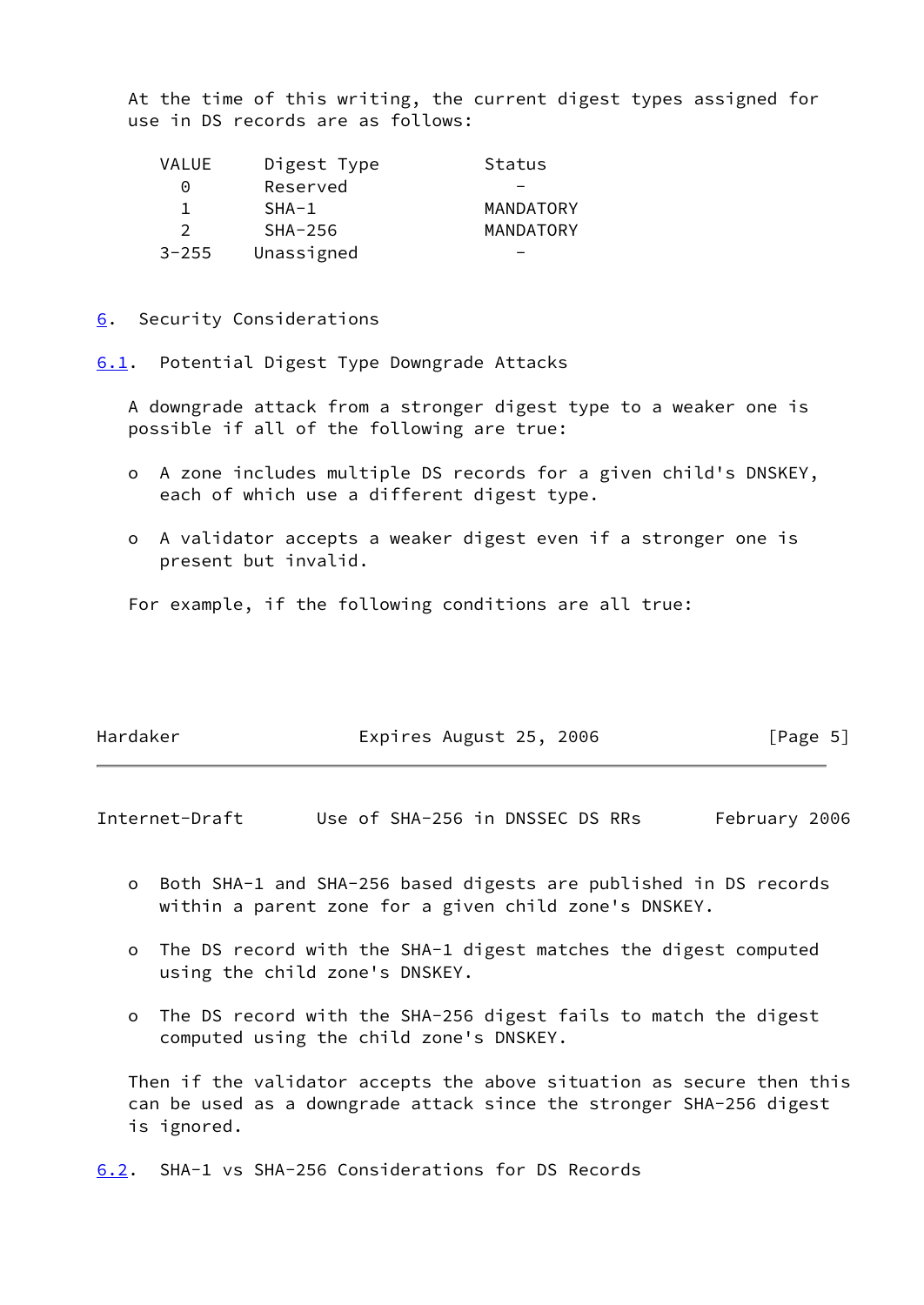Users of DNSSEC are encouraged to deploy SHA-256 as soon as software implementations allow for it. SHA-256 is widely believed to be more resilient to attack than SHA-1, and confidence in SHA-1's strength is being eroded by recently-announced attacks. Regardless of whether or not the attacks on SHA-1 will affect DNSSEC, it is believed (at the time of this writing) that SHA-256 is the better choice for use in DS records.

 At the time of this publication, the SHA-256 digest algorithm is considered sufficiently strong for the immediate future. It is also considered sufficient for use in DNSSEC DS RRs for the immediate future. However, future published attacks may weaken the usability of this algorithm within the DS RRs. It is beyond the scope of this document to speculate extensively on the cryptographic strength of the SHA-256 digest algorithm.

 Likewise, it is also beyond the scope of this document to specify whether or for how long SHA-1 based DS records should be simultaneously published alongside SHA-256 based DS records.

<span id="page-6-0"></span>[7](#page-6-0). Acknowledgments

 This document is a minor extension to the existing DNSSEC documents and those authors are gratefully appreciated for the hard work that went into the base documents.

 The following people contributed to portions of this document in some fashion: Mark Andrews, Roy Arends, Olafur Gudmundsson, Paul Hoffman, Olaf M. Kolkman, Edward Lewis, Scott Rose, Stuart E. Schechter, Sam Weiler.

<span id="page-6-3"></span><span id="page-6-2"></span><span id="page-6-1"></span>

| Hardaker                         | Expires August 25, 2006                                                                                   |               | [Page 6] |
|----------------------------------|-----------------------------------------------------------------------------------------------------------|---------------|----------|
| Internet-Draft                   | Use of SHA-256 in DNSSEC DS RRs                                                                           | February 2006 |          |
| 8. References                    |                                                                                                           |               |          |
|                                  | 8.1. Normative References                                                                                 |               |          |
| $\lceil \mathsf{RFC2119} \rceil$ | Bradner, S., "Key words for use in RFCs to Indicate<br>Requirement Levels", BCP 14, RFC 2119, March 1997. |               |          |
|                                  | [RFC4033] Arends, R., Austein, R., Larson, M., Massey, D., and S.                                         |               |          |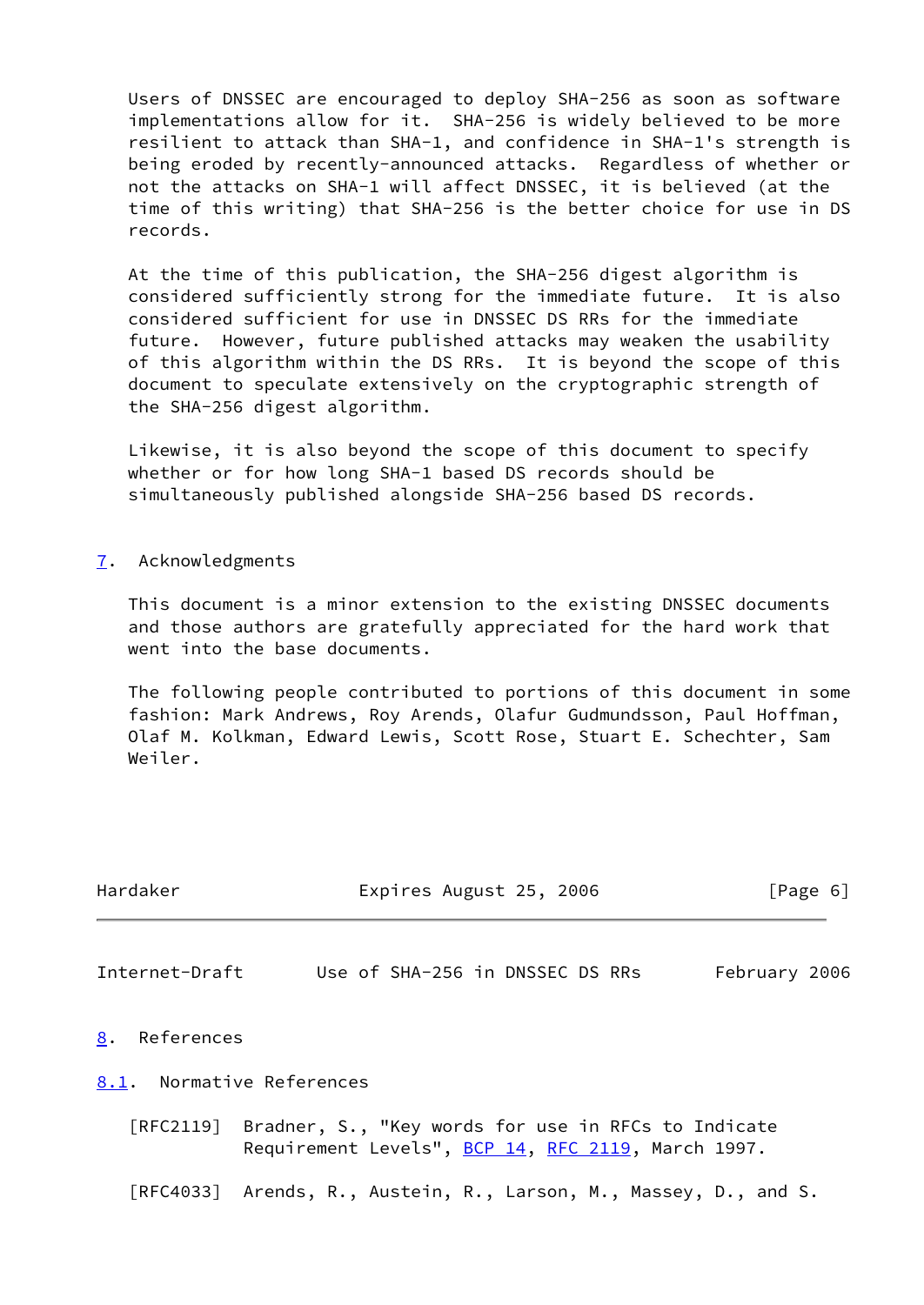Rose, "DNS Security Introduction and Requirements", [RFC 4033,](https://datatracker.ietf.org/doc/pdf/rfc4033) March 2005.

- [RFC4034] Arends, R., Austein, R., Larson, M., Massey, D., and S. Rose, "Resource Records for the DNS Security Extensions", [RFC 4034,](https://datatracker.ietf.org/doc/pdf/rfc4034) March 2005.
- [RFC4035] Arends, R., Austein, R., Larson, M., Massey, D., and S. Rose, "Protocol Modifications for the DNS Security Extensions", [RFC 4035](https://datatracker.ietf.org/doc/pdf/rfc4035), March 2005.
- <span id="page-7-2"></span> [SHA256] National Institute of Standards and Technology, "Secure Hash Algorithm. NIST FIPS 180-2", August 2002.
- <span id="page-7-0"></span>[8.2](#page-7-0). Informative References

<span id="page-7-3"></span>[SHA256CODE]

 Eastlake, D., "US Secure Hash Algorithms (SHA)", June 2005.

Hardaker **Expires August 25, 2006** [Page 7]

<span id="page-7-1"></span>Internet-Draft Use of SHA-256 in DNSSEC DS RRs February 2006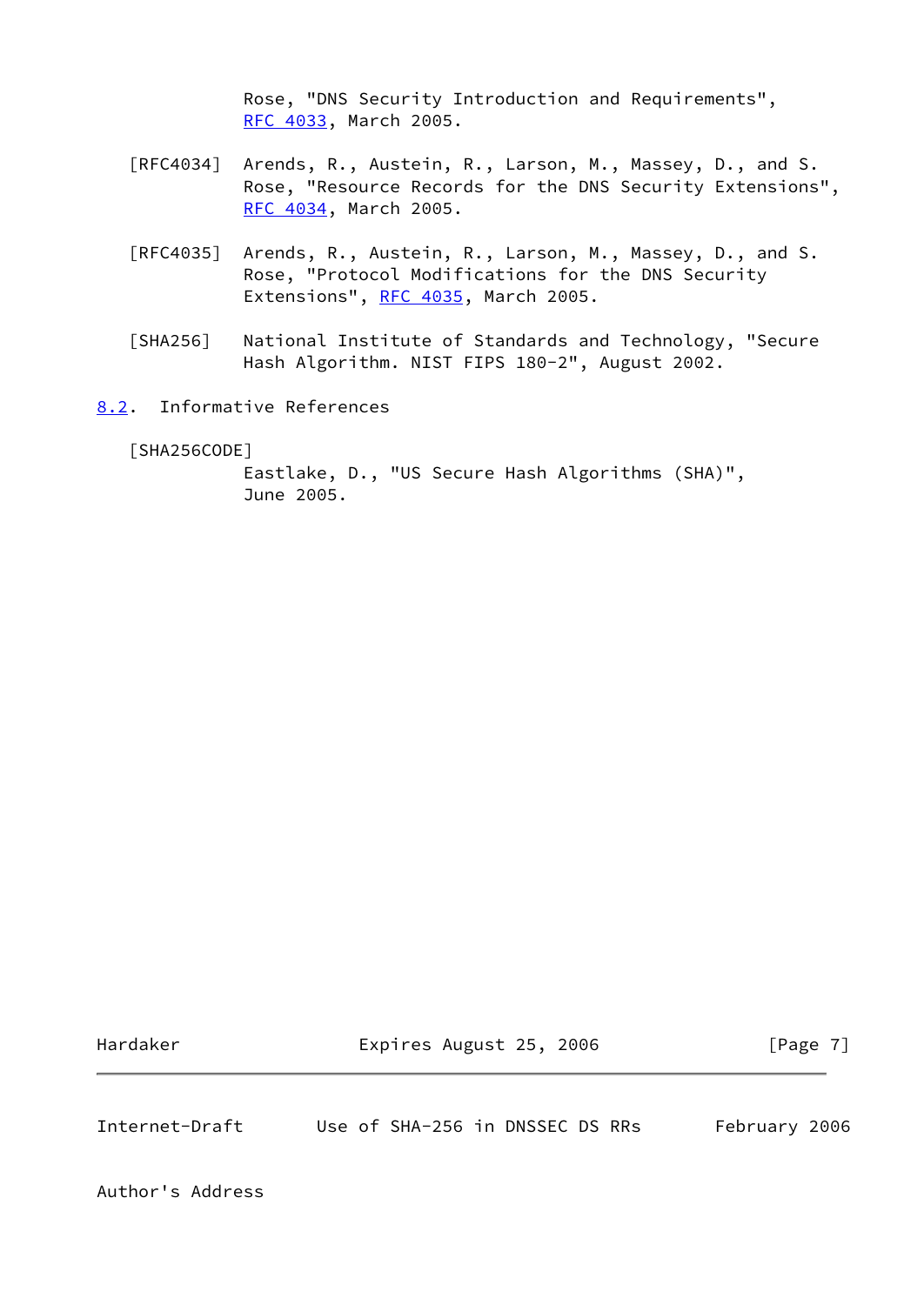Wes Hardaker Sparta P.O. Box 382 Davis, CA 95617 US

Email: hardaker@tislabs.com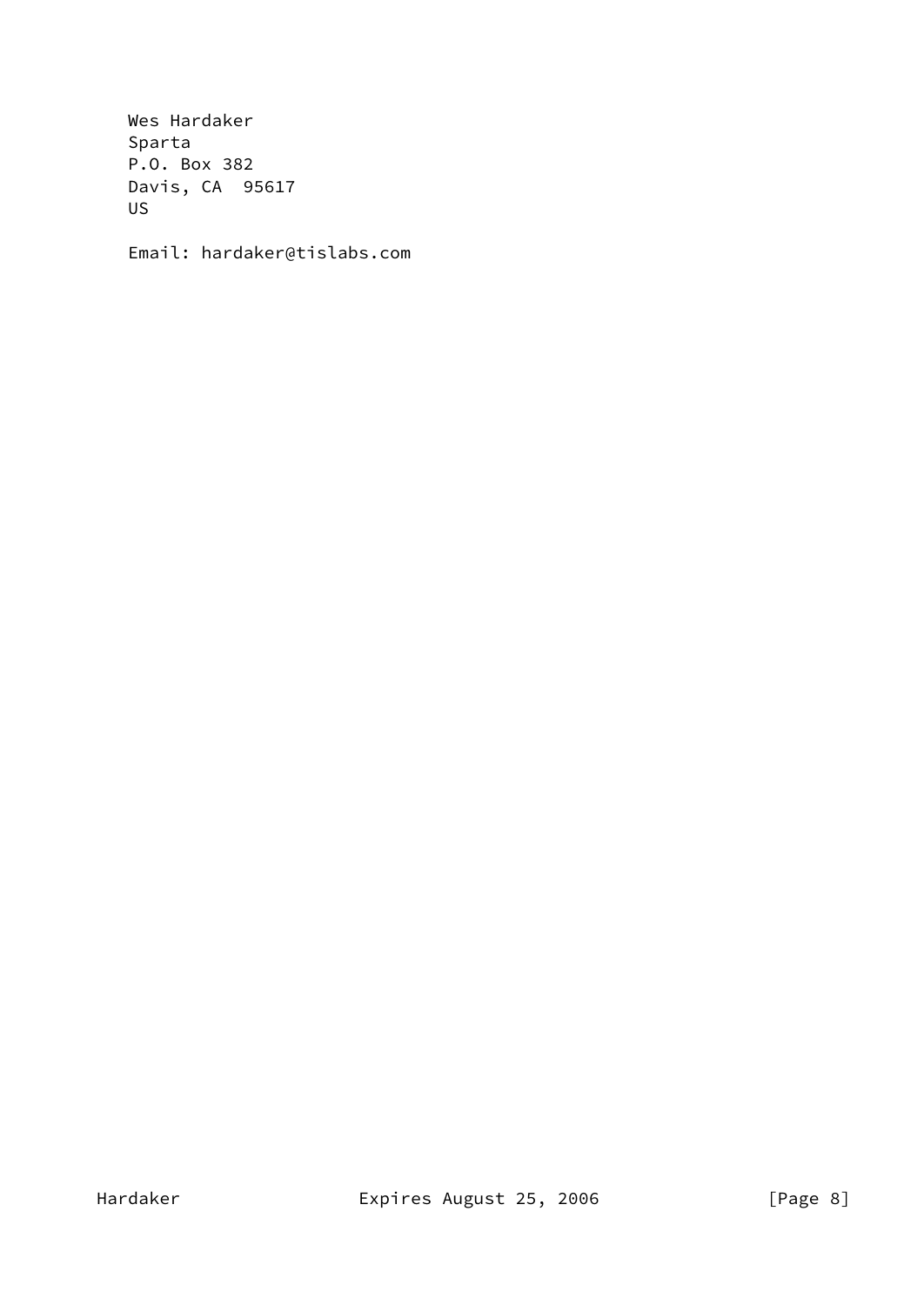<span id="page-9-0"></span>Internet-Draft Use of SHA-256 in DNSSEC DS RRs February 2006

Intellectual Property Statement

 The IETF takes no position regarding the validity or scope of any Intellectual Property Rights or other rights that might be claimed to pertain to the implementation or use of the technology described in this document or the extent to which any license under such rights might or might not be available; nor does it represent that it has made any independent effort to identify any such rights. Information on the procedures with respect to rights in RFC documents can be found in [BCP 78](https://datatracker.ietf.org/doc/pdf/bcp78) and [BCP 79](https://datatracker.ietf.org/doc/pdf/bcp79).

 Copies of IPR disclosures made to the IETF Secretariat and any assurances of licenses to be made available, or the result of an attempt made to obtain a general license or permission for the use of such proprietary rights by implementers or users of this specification can be obtained from the IETF on-line IPR repository at <http://www.ietf.org/ipr>.

 The IETF invites any interested party to bring to its attention any copyrights, patents or patent applications, or other proprietary rights that may cover technology that may be required to implement this standard. Please address the information to the IETF at ietf-ipr@ietf.org.

Disclaimer of Validity

 This document and the information contained herein are provided on an "AS IS" basis and THE CONTRIBUTOR, THE ORGANIZATION HE/SHE REPRESENTS OR IS SPONSORED BY (IF ANY), THE INTERNET SOCIETY AND THE INTERNET ENGINEERING TASK FORCE DISCLAIM ALL WARRANTIES, EXPRESS OR IMPLIED, INCLUDING BUT NOT LIMITED TO ANY WARRANTY THAT THE USE OF THE INFORMATION HEREIN WILL NOT INFRINGE ANY RIGHTS OR ANY IMPLIED WARRANTIES OF MERCHANTABILITY OR FITNESS FOR A PARTICULAR PURPOSE.

Copyright Statement

 Copyright (C) The Internet Society (2006). This document is subject to the rights, licenses and restrictions contained in [BCP 78](https://datatracker.ietf.org/doc/pdf/bcp78), and except as set forth therein, the authors retain all their rights.

## Acknowledgment

Funding for the RFC Editor function is currently provided by the